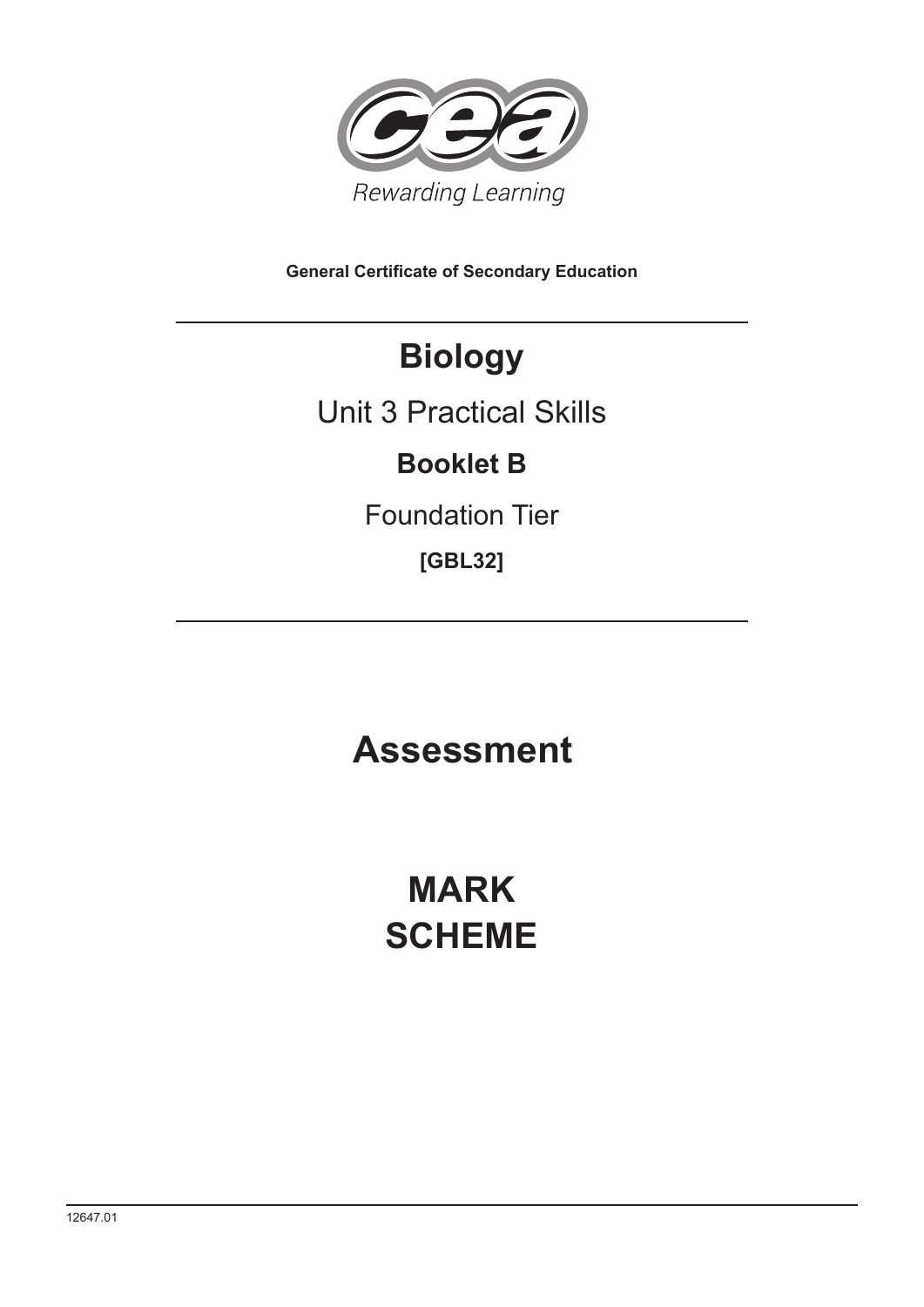The main purpose of the mark scheme is to ensure that each question is marked accurately, consistently and fairly.

Mark schemes are not intended to be totally prescriptive. No mark scheme can cover all the responses which students may produce. In the event of unanticipated answers, teachers and lecturers are expected to use their professional judgement to assess the validity of answers.

### **Mark Scheme Annotation**

- The use of a solidus (/) denotes alternative answers which can be awarded within the same question (or marking point in a question worth more than one mark).
- The use of a semi-colon (;) denotes separate marking points. These are particularly relevant when separating the different marking points in a question worth more than one mark.
- Part of an answer within brackets indicates that this part is not essential to gain credit the bracketed section is usually to set context or for the purpose of completeness.
- Some answers are shown as 'Any **two** from' (or any number between two and six). This means that any two (or other specified number) answers from the bullet-pointed list can be credited in this question or question part.

### **Marking Calculations**

Full marks are normally awarded for the correct answer – irrespective of whether working out has been shown (even when asked to show working out.) The principle of 'error carried forward' (ECF) usually applies in that if a student makes a mistake in the first part of a three-mark, three-stage calculation then the final two marks can be awarded if the second and third stage processes are carried out correctly. The same principle applies to a mistake at any stage in a calculation.

### **Marking QWC question**

See guidance in the mark scheme at the QWC question and also the section in the subject-specific guidance.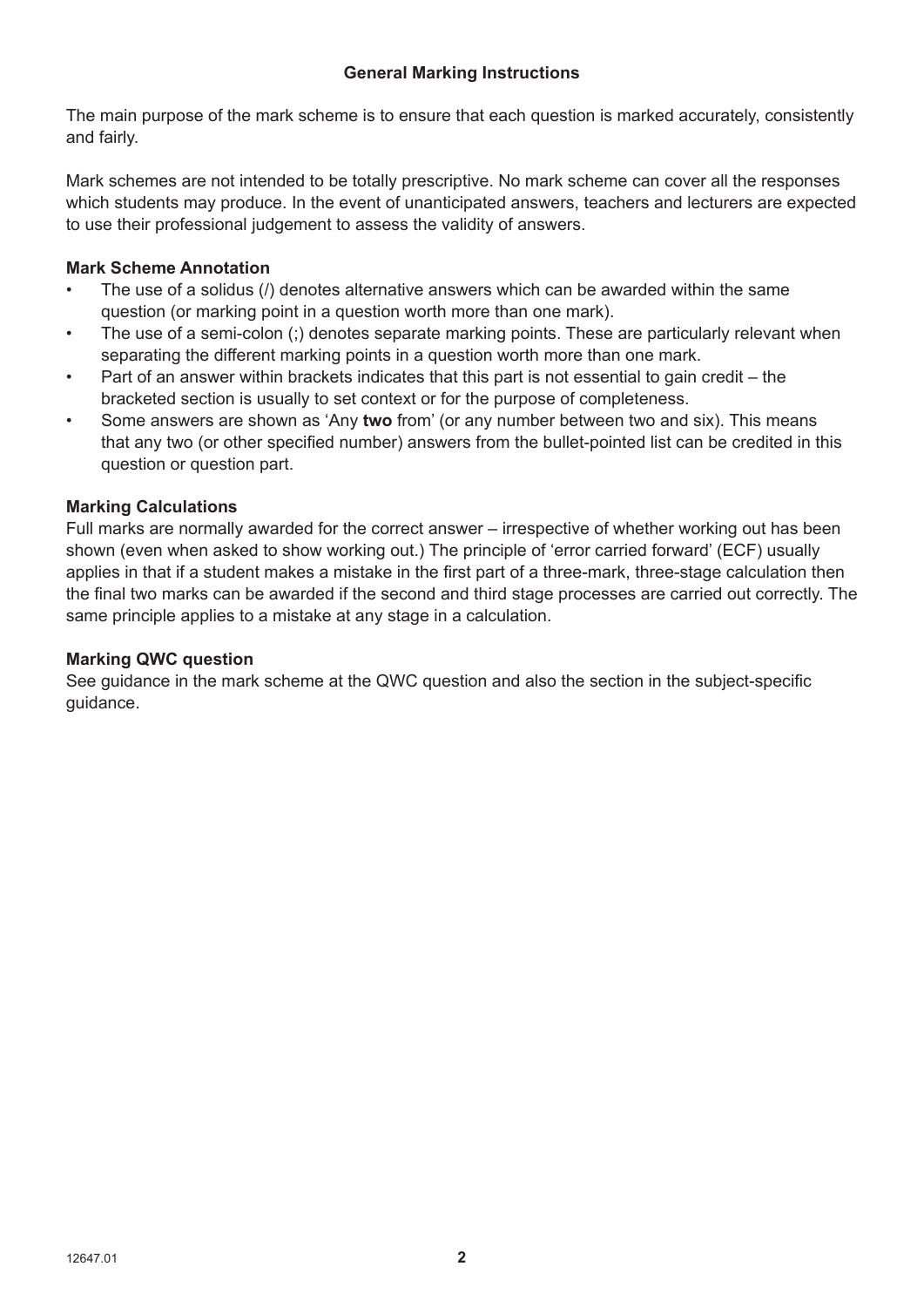| 1 | $(a)$ (i) |           | Forceps;<br>microscope slide;<br>stain;                                                                                                                                |       | <b>AVAILABLE</b><br><b>MARKS</b> |
|---|-----------|-----------|------------------------------------------------------------------------------------------------------------------------------------------------------------------------|-------|----------------------------------|
|   |           |           | coverslip;                                                                                                                                                             | [4]   |                                  |
|   |           | (ii)      | prevents damage to the lens/easier to locate the cells/easier to focus; [1]                                                                                            |       |                                  |
|   |           |           | (iii) so light can pass through the layer of cells;                                                                                                                    | $[1]$ |                                  |
|   |           |           | (b) Nucleus;<br>controls cell activities/contains chromosomes or DNA;                                                                                                  | $[2]$ | 8                                |
| 2 |           | mm;<br>5; | (a) Length of potato cylinder;                                                                                                                                         |       |                                  |
|   |           | 46;       |                                                                                                                                                                        | $[4]$ |                                  |
|   | (b)       | (i)       | Line labelled X drawn to cell wall;                                                                                                                                    | $[1]$ |                                  |
|   |           | (ii)      | Turgid;                                                                                                                                                                | $[1]$ |                                  |
|   |           |           | (iii) Smaller vacuole;<br>Cell membrane pulled away from cell wall;<br>Nucleus in correct position;                                                                    | $[3]$ | 9                                |
| 3 | $(a)$ (i) |           | (Mass/weight) potometer;                                                                                                                                               | $[1]$ |                                  |
|   |           | (ii)      | To prevent evaporation of water from the flask;                                                                                                                        | $[1]$ |                                  |
|   | $(b)$ (i) |           | Use a fan;                                                                                                                                                             | $[1]$ |                                  |
|   |           | (ii)      | Time/days;<br>accurate plots (-1 for each incorrect plot) ×2;<br>line drawn through points;                                                                            | $[4]$ |                                  |
|   |           |           | (iii) Shoot takes up water;<br>water was lost from the leaves;<br>transpiration/diffusion/evaporation;                                                                 | $[3]$ |                                  |
|   |           |           | (iv) Wind increases mass lost by flask;<br>steeper line/gradient/compare data, e.g. 12g vs 48g;                                                                        | $[2]$ |                                  |
|   |           |           | (v) Any two pairs:<br>Light; shoot is kept in dark conditions;<br>temperature; shoot is placed in warm or cool position;<br>humidity; shoot is covered by plastic bag; | $[4]$ | 16                               |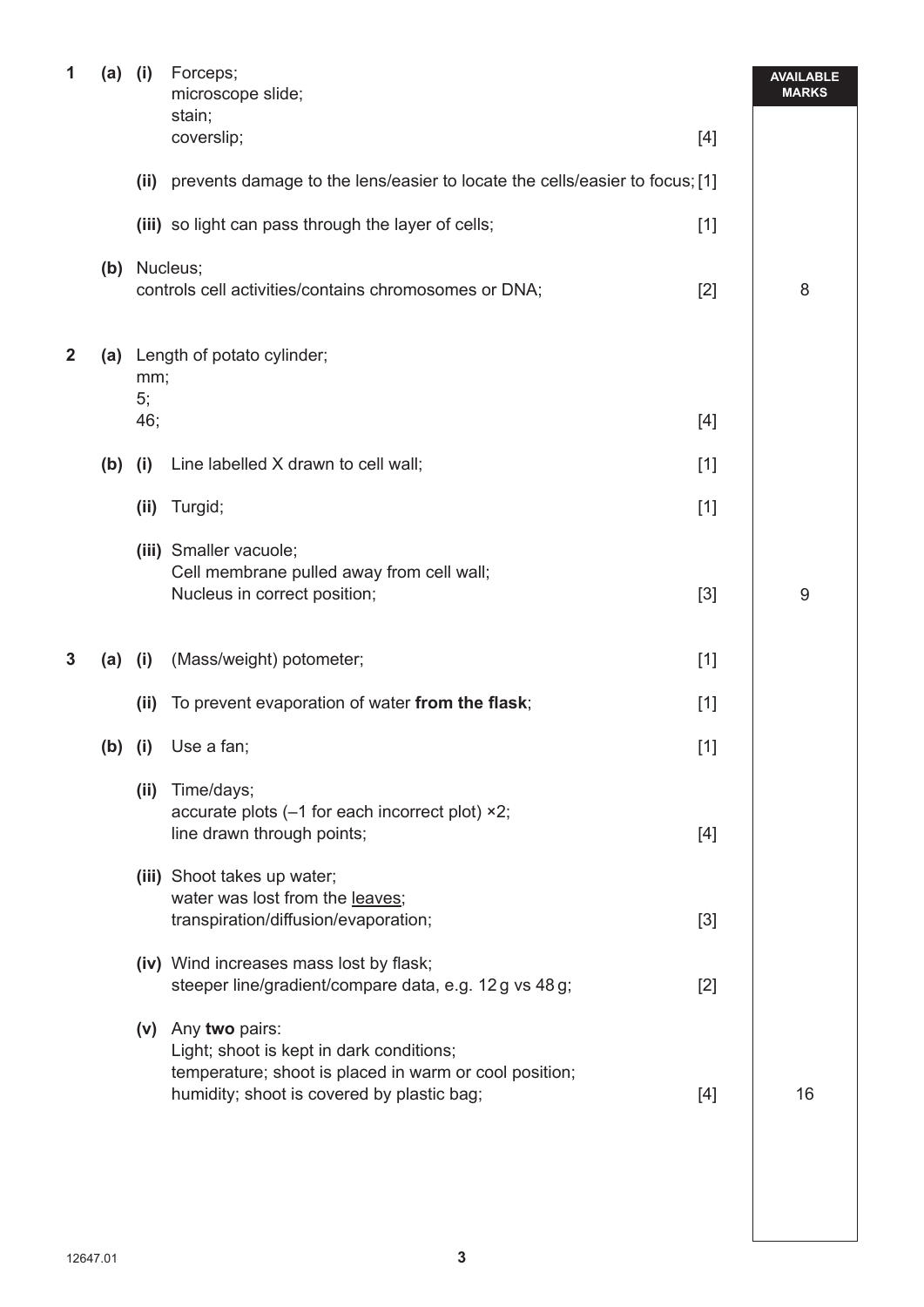| 4 | (a)         | (i)                              | Bacteria;<br>fungi;                                                                                                                                                                                                                                               |             | $[2]$ | <b>AVAILABLE</b><br><b>MARKS</b> |
|---|-------------|----------------------------------|-------------------------------------------------------------------------------------------------------------------------------------------------------------------------------------------------------------------------------------------------------------------|-------------|-------|----------------------------------|
|   |             | (ii)                             | Extracellular;                                                                                                                                                                                                                                                    |             | $[1]$ |                                  |
|   |             |                                  | (iii) Humus;                                                                                                                                                                                                                                                      |             | $[1]$ |                                  |
|   | $(b)$ (i)   |                                  | Between 5 and 10 days;<br>$10^{\circ}$ C;                                                                                                                                                                                                                         |             | $[2]$ |                                  |
|   |             |                                  | (ii) $30 \div 15$ ;<br>2;                                                                                                                                                                                                                                         |             | $[2]$ |                                  |
|   |             |                                  | (iii) Any two from:<br>Closer to optimum temperature;<br>more kinetic energy;<br>more collisions between enzyme and substrate molecules;                                                                                                                          |             | $[2]$ | 10                               |
| 5 | (a)         | 1.<br>2.<br>3.<br>4.<br>5.<br>6. | Indicative content:<br>Wash/disinfect hands/bench;<br>To prevent contamination of plate/entry of microorganisms;<br>Work near a lit Bunsen;<br>To kill microorganisms in the air;<br>Open Petri dish lid at 45°;<br>To prevent entry of microorganisms;           |             |       |                                  |
|   | <b>Band</b> |                                  | <b>Response</b>                                                                                                                                                                                                                                                   | <b>Mark</b> |       |                                  |
|   | A           |                                  | Candidates must use appropriate, specialist terms<br>throughout to describe and explain their conclusions<br>using at least 5 of the points. They use good spelling,<br>punctuation and grammar and the form and style are of a<br>high standard.                 | $[5] - [6]$ |       |                                  |
|   | B           |                                  | Candidates use some appropriate, specialist terms<br>throughout to describe and explain their conclusions<br>using at least 3 of the points. They use satisfactory<br>spelling, punctuation and grammar and the form and<br>style are of a satisfactory standard. | $[3]-[4]$   |       |                                  |
|   |             |                                  | Candidates make little use of specialist terms                                                                                                                                                                                                                    |             |       |                                  |
|   | C           |                                  | throughout to describe and explain their conclusions<br>using at least 1 of the points. The spelling, punctuation<br>and grammar, form and style are of a limited standard.                                                                                       | $[1]-[2]$   |       |                                  |
|   | D           |                                  | Response not worthy of credit.                                                                                                                                                                                                                                    | [0]         |       |                                  |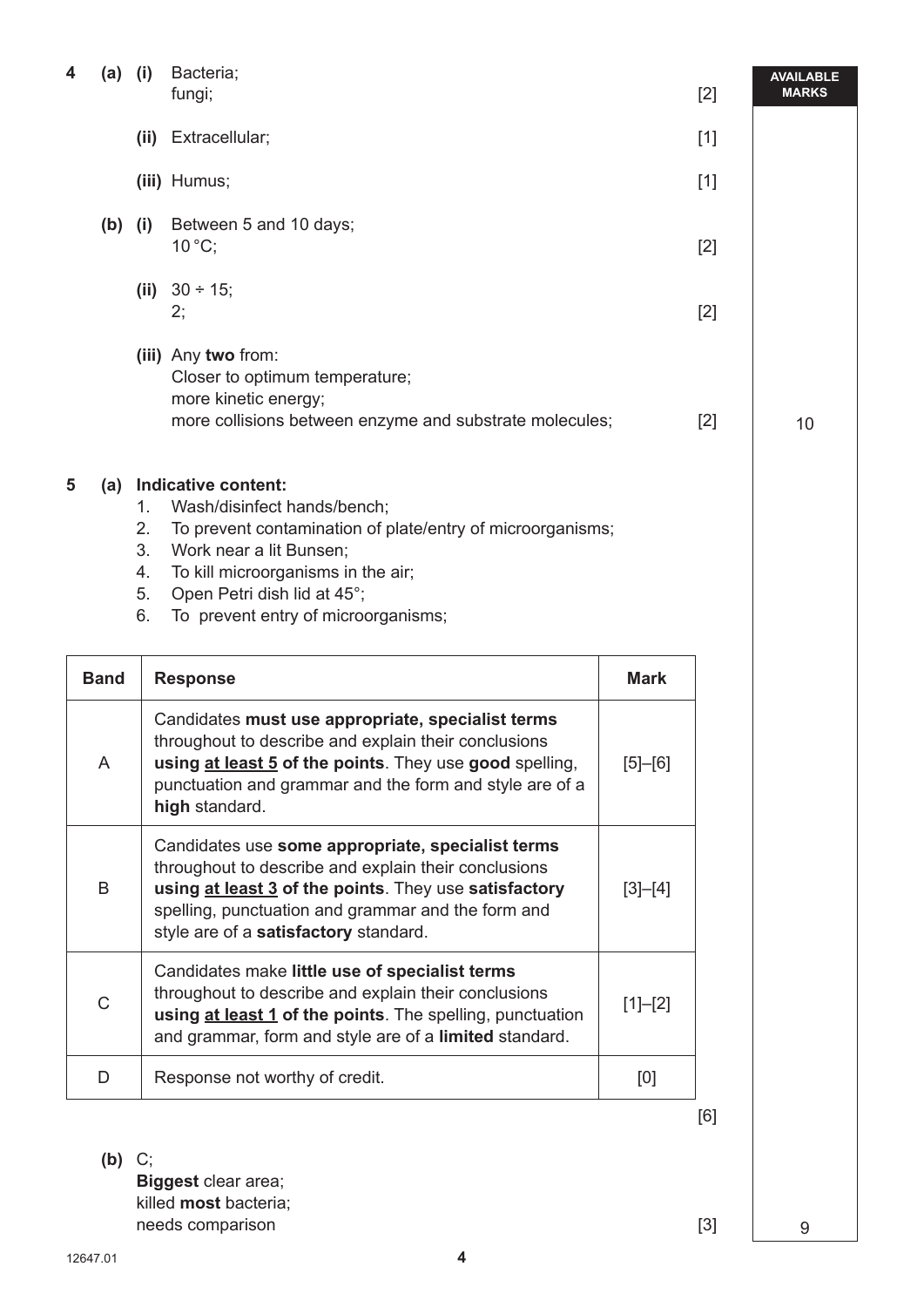| $6\phantom{1}6$ |           | (a) More reliable results/reduce anomalies;                                                                              |                                                                                                                 | $[1]$        | <b>AVAILABLE</b><br><b>MARKS</b> |
|-----------------|-----------|--------------------------------------------------------------------------------------------------------------------------|-----------------------------------------------------------------------------------------------------------------|--------------|----------------------------------|
|                 | $(b)$ D;  |                                                                                                                          |                                                                                                                 | $[1]$        |                                  |
|                 | (c)       | (i)                                                                                                                      | Distance the ruler travelled before being caught decreased with<br>each test;                                   |              |                                  |
|                 |           |                                                                                                                          | 195 - 120 mm, then 120 - 90 mm;                                                                                 | $[2]$        |                                  |
|                 |           | $(ii)$ C;                                                                                                                | anomalous result or described/110 - 300 mm;                                                                     | $[2]$        | $6\,$                            |
| $\overline{7}$  | (a)       |                                                                                                                          | Removed all the oxygen/sterilised;<br>so the yeast were not killed;                                             | $[2]$        |                                  |
|                 |           |                                                                                                                          | (b) Anaerobic;                                                                                                  | $[1]$        |                                  |
|                 | $(c)$ (i) |                                                                                                                          | Carbon dioxide/ $CO2$ ;                                                                                         | $[1]$        |                                  |
|                 |           | (ii)                                                                                                                     | Hydrogencarbonate indicator;                                                                                    |              |                                  |
|                 |           |                                                                                                                          | red;<br>yellow;                                                                                                 | $[3]$        |                                  |
|                 |           | (d) Any three from:<br>more bubbles;<br>more yeast/cloudy;<br>warmer;<br>more alcohol;<br>the mass of glucose decreased; |                                                                                                                 |              |                                  |
|                 |           |                                                                                                                          |                                                                                                                 | $[3]$        |                                  |
|                 | (e)       |                                                                                                                          | When mass of glucose increased from 20 g to 25 g;<br>maximum number of bubbles remained at 22/levels off at 22; | $[2]$        | 12                               |
|                 |           |                                                                                                                          |                                                                                                                 | <b>Total</b> | 70                               |
|                 |           |                                                                                                                          |                                                                                                                 |              |                                  |
|                 |           |                                                                                                                          |                                                                                                                 |              |                                  |
|                 |           |                                                                                                                          |                                                                                                                 |              |                                  |
|                 |           |                                                                                                                          |                                                                                                                 |              |                                  |
|                 |           |                                                                                                                          |                                                                                                                 |              |                                  |
|                 |           |                                                                                                                          |                                                                                                                 |              |                                  |
|                 |           |                                                                                                                          |                                                                                                                 |              |                                  |
|                 |           |                                                                                                                          |                                                                                                                 |              |                                  |
|                 |           |                                                                                                                          |                                                                                                                 |              |                                  |